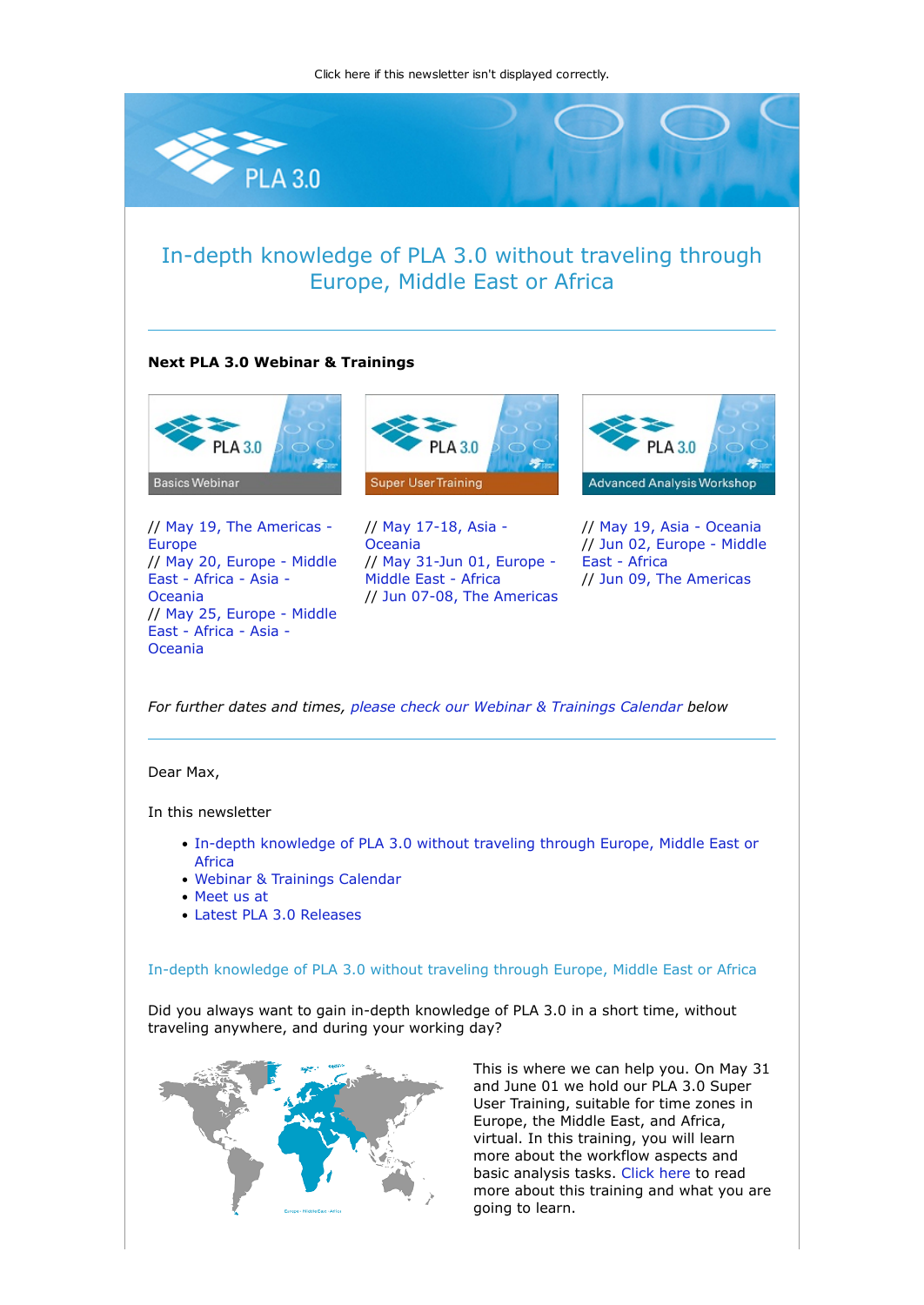| Do you wish to dive even deeper? Then book our PLA 3.0 Advanced Analysis Workshop<br>on June 02 suitable for time zones in Europe, the Middle East, and Africa. In this<br>workshop, you will learn more about Quantitative response assays, Equivalence margin<br>development, and Combination calculations. Click here to read more about this<br>workshop and what you are going to learn. |                                                                                                                                                                       |
|-----------------------------------------------------------------------------------------------------------------------------------------------------------------------------------------------------------------------------------------------------------------------------------------------------------------------------------------------------------------------------------------------|-----------------------------------------------------------------------------------------------------------------------------------------------------------------------|
| Save your seat - PLA 3.0 Super User<br>Training - May 31 & Jun 01                                                                                                                                                                                                                                                                                                                             | Save your seat - PLA 3.0 Advanced<br>Analysis Workshop - Jun 02                                                                                                       |
| Best regards<br>Mathias von Gellhorn<br><b>Marketing Manager</b>                                                                                                                                                                                                                                                                                                                              |                                                                                                                                                                       |
| Stegmann Systems GmbH, Raiffeisenstr. 2, 63110 Rodgau, Germany<br>Phone: +49 (6106) 77010-0, Fax: +49 (6106) 77010-190<br>www.stegmannsystems.com                                                                                                                                                                                                                                             |                                                                                                                                                                       |
| <b>Current conferences</b>                                                                                                                                                                                                                                                                                                                                                                    |                                                                                                                                                                       |
| • CASSS Bioassays: Scientific Approaches & Regulatory Strategies<br>July 19-21, 2022   Gaithersburg, Maryland USA<br>• BEBPA's 15th Annual EUR Bioassay Conference<br>September 27-29, 2022   Rome, Italy (You don't have a ticket yet? Book here)<br>• CHI's 13th Annual Immunogenicity Summit<br>October 03-06, 2022   Washington, DC, USA                                                  |                                                                                                                                                                       |
| If you wish to meet one of our representatives, please contact our Sales Team by mail.<br>Webinar & Trainings Calendar                                                                                                                                                                                                                                                                        |                                                                                                                                                                       |
|                                                                                                                                                                                                                                                                                                                                                                                               | // May 19, The Americas - Europe, 1.25h<br>San Francisco 8 a.m. / Boston 11 p.m. / São Paulo 12 p.m. /<br>Frankfurt 5 p.m.                                            |
| <b>Basics Webinar</b>                                                                                                                                                                                                                                                                                                                                                                         | // May 20, Europe - Middle East - Africa - Asia -<br>Oceania, 1.25h<br>Frankfurt 8 a.m. / Istanbul 10 a.m. / New Delhi 12:30 a.m. / Beijing<br>2 p.m. / Sydney 4 p.m. |
|                                                                                                                                                                                                                                                                                                                                                                                               | // May 25, Europe - Middle East - Africa - Asia -<br>Oceania, 1.25h<br>Frankfurt 8 a.m. / Istanbul 10 a.m. / New Delhi 12:30 a.m. / Beijing<br>2 p.m. / Sydney 4 p.m. |
|                                                                                                                                                                                                                                                                                                                                                                                               | // May 25, The Americas - Europe, 1.25h<br>San Francisco 8 a.m. / Boston 11 p.m. / São Paulo 12 p.m. /<br>Frankfurt 5 p.m.                                            |
|                                                                                                                                                                                                                                                                                                                                                                                               | // Jun 02, The Americas - Europe, 1.25h<br>San Francisco 8 a.m. / Boston 11 p.m. / São Paulo 12 p.m. /<br>Frankfurt 5 p.m.                                            |
|                                                                                                                                                                                                                                                                                                                                                                                               | // Jun 03, Europe - Middle East - Africa - Asia - Oceania,<br>1.25h<br>Frankfurt 8 a.m. / Istanbul 10 a.m. / New Delhi 12:30 a.m. / Beijing<br>2 p.m. / Sydney 4 p.m. |
|                                                                                                                                                                                                                                                                                                                                                                                               | // May 17-18, Asia - Oceania, 6h<br>New Delhi 7:30 a.m. / Beijing 10 a.m. / Sydney 12 p.m.                                                                            |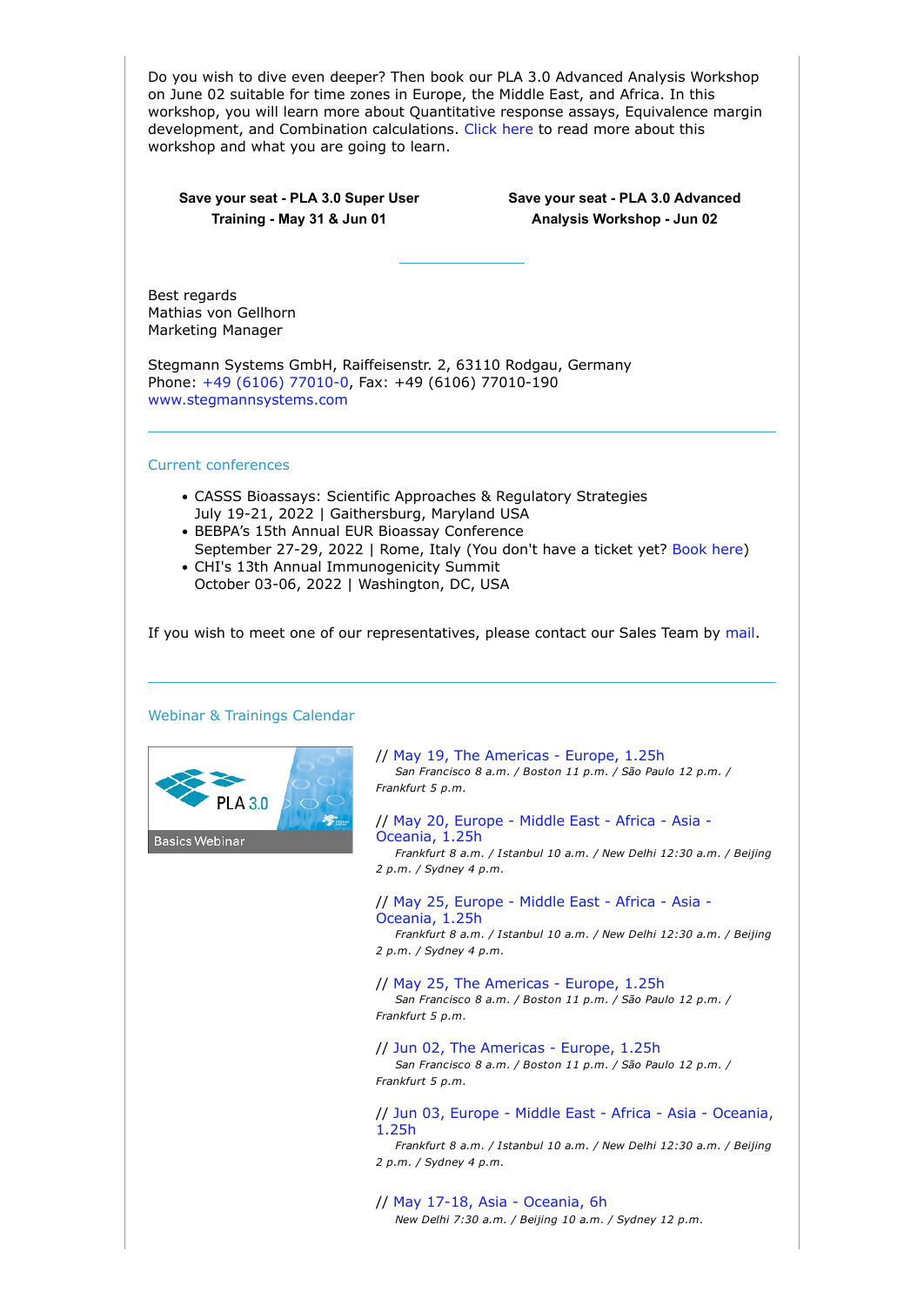

## Corporate Training

Are you interested in a corporate in-house training? Please contact us via [mail](mailto:sales@bioassay.de) or visit our [website.](https://nl.stegmannsystems.com/c/104/5332935/0/0/0/356867/74e9edd8db.html)

## Latest Releases

**Microbial Assays for Antibiotics Package 1.0.0 (build 45)** Released: 2022-02-22

**PLA 3.0.6 (build 916)** Released: 2021-11-18

**Control Chart Package 1.0.0 (technology preview)** Released: 2021-08-16

**Dose-Response Analysis Package 1.0.0** Released: 2020-12-10

[Download](https://nl.stegmannsystems.com/c/104/5332935/0/0/0/356863/cbad655312.html)

## Add-ons for PLA 3.0

PLA is an extensible platform. The user has several options to customize this platform and extend its functionality with add-ons. Go to our [website a](https://nl.stegmannsystems.com/c/104/5332935/0/0/0/356859/58140a1844.html)nd find it under 'PLA 3.0'.





STEGMANN SYSTEMS GmbH Raiffeisenstr. 2 // C1, C2 63110 Rodgau, Germany Phone: + 49 6106 77010 - 0 Fax: + 49 6106 77010 - 190 [info@stegmannsystems.com](mailto:info@stegmannsystems.com) [www.stegmannsystems.com](https://nl.stegmannsystems.com/c/104/5332935/0/0/0/356841/4b70af74d6.html)

Commercial Register/Handelsregister Offenbach, HRB 43033 CEO/Geschäftsführer: Dr. Ralf Stegmann